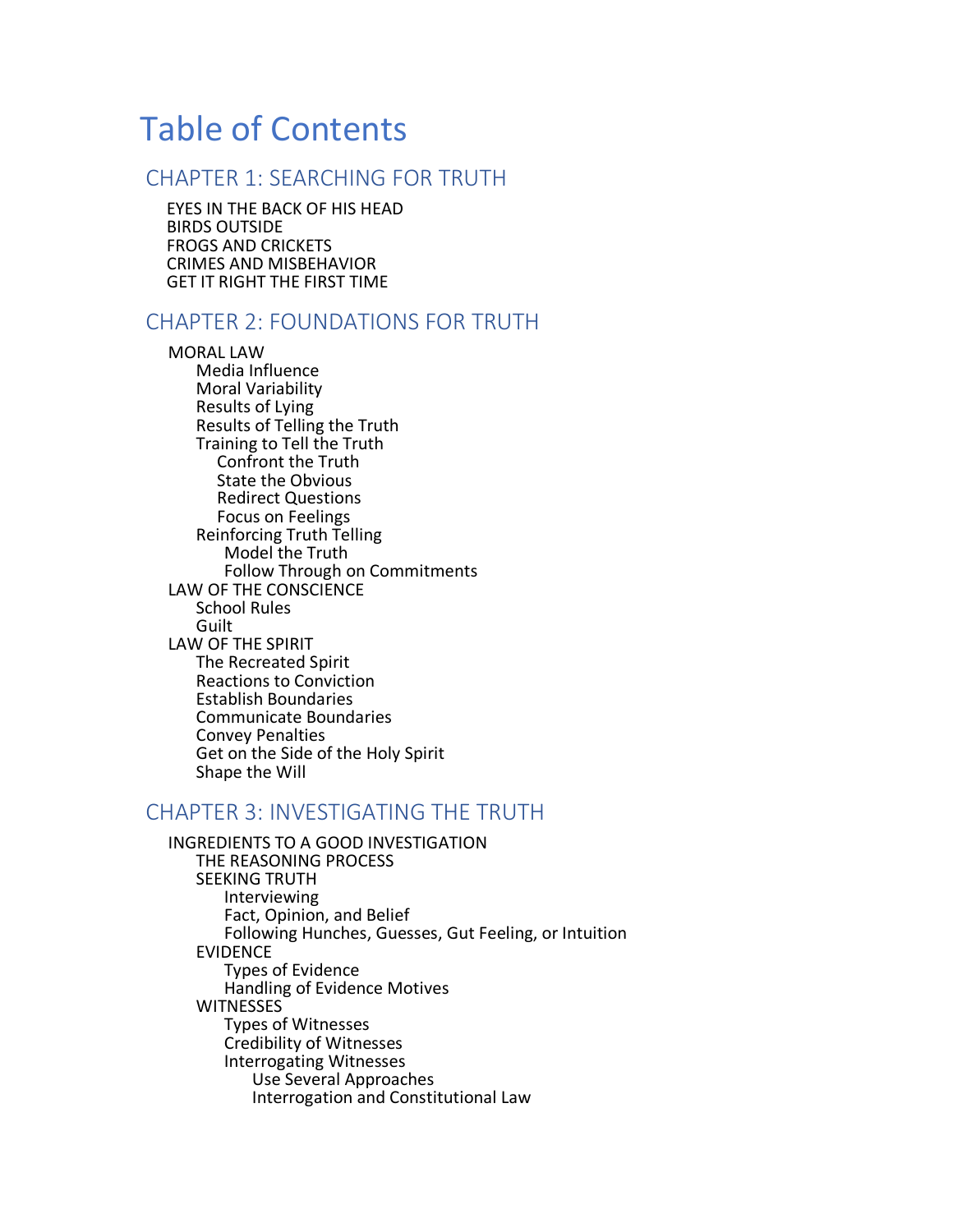### CHAPTER 4: UNCOVERING THE TRUTH

#### SPOTTING THE LIAR

Distancing One's Self from the Subject Using Qualifying Language Questioning and Answering Repeating the Question Using a Different Angle to Questioning Avoiding a Direct Answer Allowing for Silence Listening to Words Spoken Sharing Many Details Recommending Discipline Telling the Story Backward Requesting the Person to Clarify Their Story Being Above reproach Stating the Level of Honesty Observing Body Language Deceiving and Misleading Clues of Deception Probing for the Truth Withholding Information SCRIPTURAL INSIGHTS Listening to the Voice of the Spirit Praying in the Spirit Employing Spiritual Gifts The Word of Knowledge The Word of Wisdom Discerning of Spirits Exercising Spiritual Authority

## CHAPTER 5: ACKNOWLEDGING PRECAUTIONS FOR TRUTH

**FILTERING** MISPERCEPTION HE SAID−SHE SAID INCOMPLETE INFORMATION DUE PROCESS Procedural Due Process Substantive Due Process SEARCH AND SEIZURE Tips CYBERBULLYING Who is Cyberbullying? Cyberbully Action SEXUAL MISCONDUCT Sexual Harassment Investigative Precautions Sexual Abuse or Assault

#### CHAPTER 6: MINISTERING CONSEQUENCES OF TRUTH

ADMINISTRATING VS. MINISTERING SEPARATING CONSEQUENCES MAKING JUDGMENT CALLS